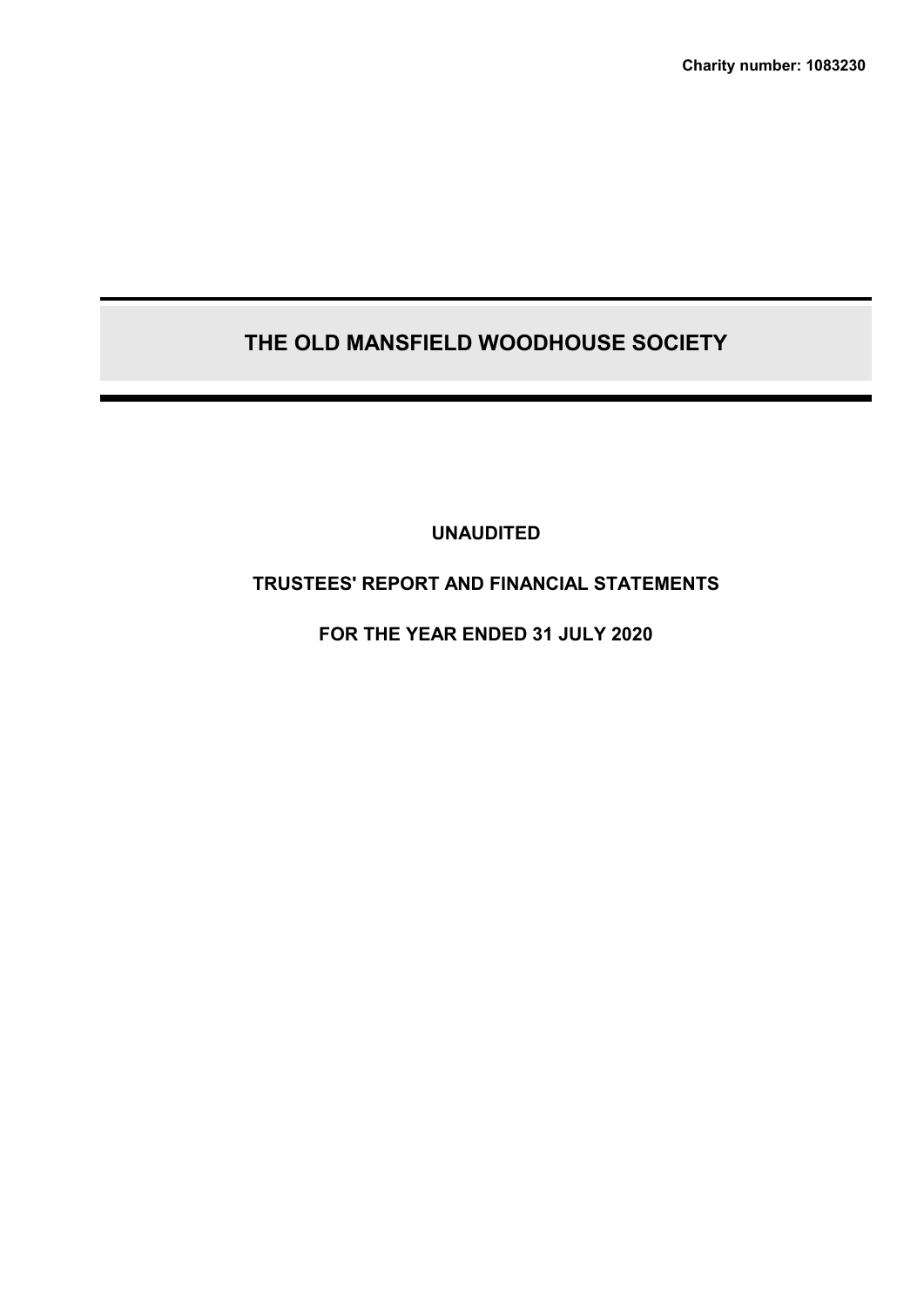# **CONTENTS**

|                                                                                | Page           |
|--------------------------------------------------------------------------------|----------------|
| Reference and administrative details of the charity, its trustees and advisers | 1              |
| <b>Chairman's statement</b>                                                    | $\overline{2}$ |
| <b>Trustees' report</b>                                                        | $3 - 4$        |
| Independent examiner's report                                                  | 5              |
| <b>Statement of financial activities</b>                                       | 6              |
| <b>Balance sheet</b>                                                           | $\overline{7}$ |
| Notes to the financial statements                                              | $8 - 16$       |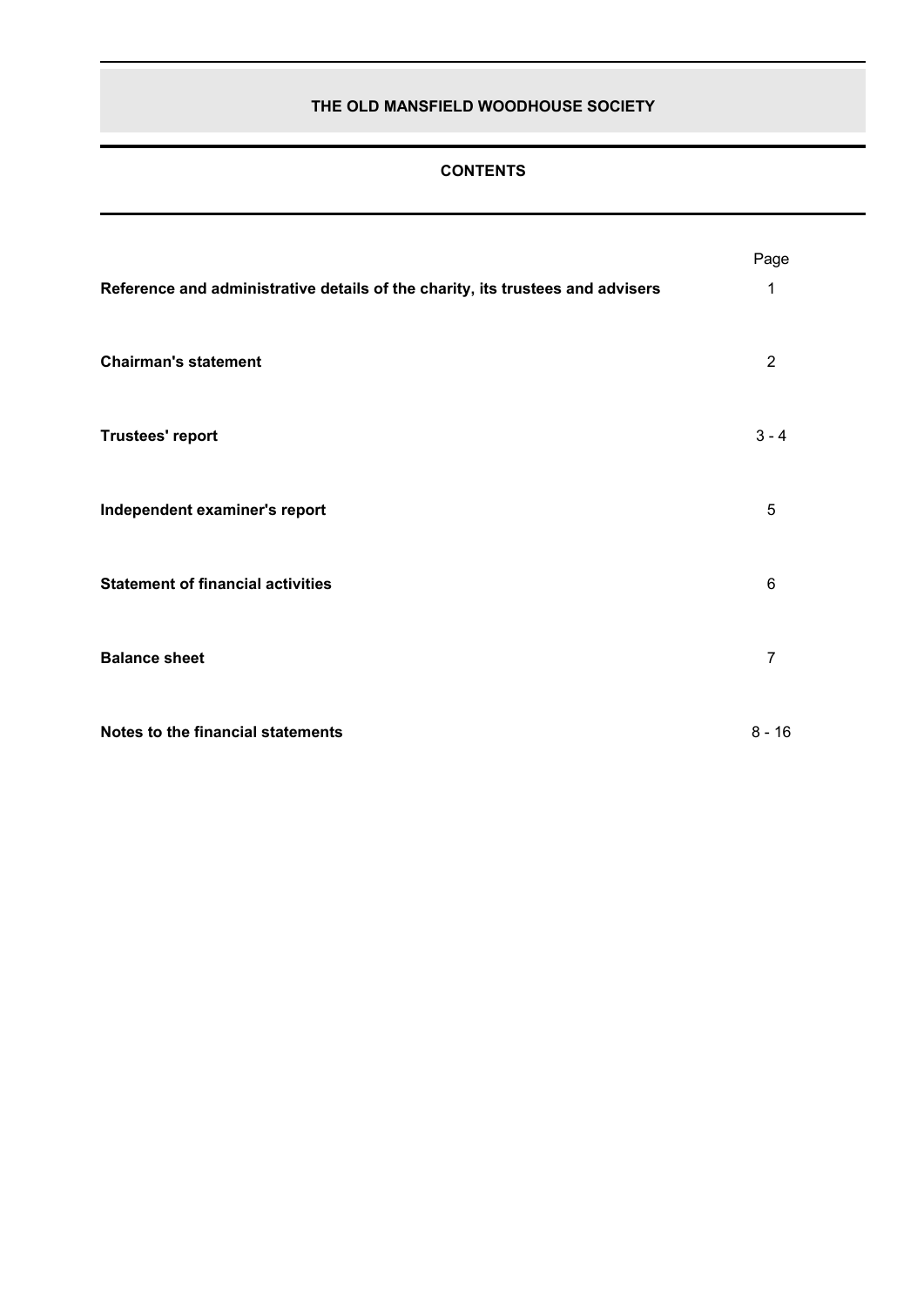#### **REFERENCE AND ADMINISTRATIVE DETAILS OF THE CHARITY, ITS TRUSTEES AND ADVISERS FOR THE YEAR ENDED 31 JULY 2020**

| <b>Trustees</b>                     | P Sutcliffe, Chairman<br>R K Goodall<br>J Usher, Vice Chairman<br>A Sewell<br>T Shead (resigned 23 September 2019)<br>C Royce (appointed 23 September 2019)<br>P A Wilson (appointed 23 September 2019) |
|-------------------------------------|---------------------------------------------------------------------------------------------------------------------------------------------------------------------------------------------------------|
| <b>Charity registered</b><br>number | 1083230                                                                                                                                                                                                 |
| <b>Principal office</b>             | 36 Park Street<br>Mansfield Woodhouse<br>Mansfield<br>Nottinghamshire<br><b>NG19 8ED</b>                                                                                                                |
| <b>Accountant</b>                   | Jonathan Wilson.<br>Chartered Accountant<br>Cromwell House<br>68 West Gate<br>Mansfield<br>Nottinghamshire<br><b>NG18 1RR</b>                                                                           |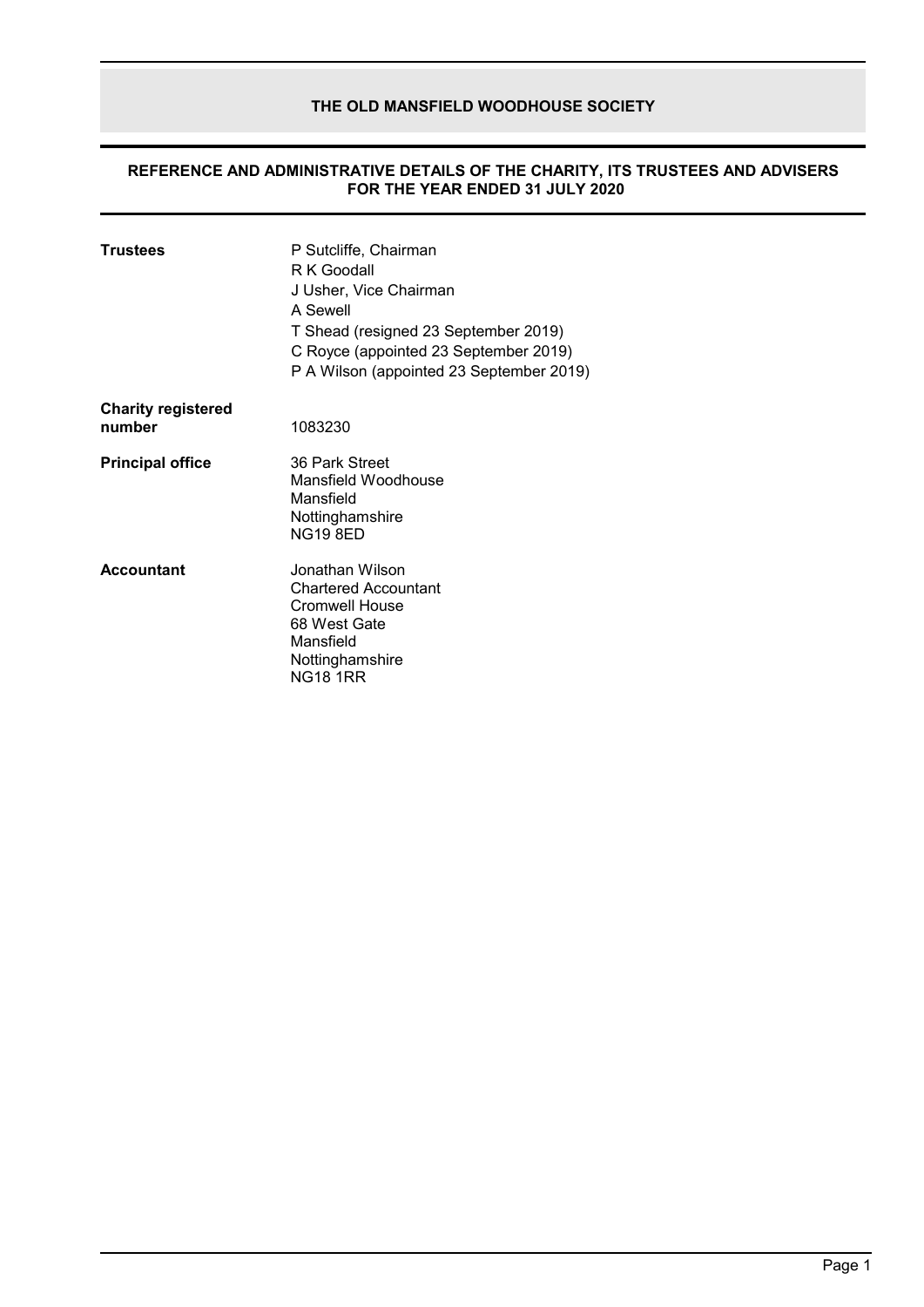# **CHAIRMAN'S STATEMENT FOR THE YEAR ENDED 31 JULY 2020**

The chairman presents his statement for the year.

I would like to apologise to everyone for this year's Annual General Meeting having to be cancelled due to the pandemic restrictions. I would like to thank all the committee members for the hard work they have put in to keep the Group going. Hopefully we will be able to meet through Zoom later in the year.

I would also like to thank Mansfield Woodhouse Community Development Group for their support and use of their Centre and Finance Manager James Devonshire.

There will be no Elections this year to fill the positions of Officers and Committee, it was agreed to continue with the Officers we already have in place.

This year is our 50th Anniversary but due to the pandemic restrictions, we will look to celebrate this momentous occasion in 2021.

The Heritage Link, a Sub group of OMWS, is based at Mansfield Woodhouse Library; archives are stored here and members of the community are welcome to research the interesting history of Mansfield Woodhouse.

Workers for the Heritage link have put in for Emergency Covid funding from the Heritage Lottery Fund to keep the Link going until January 2021.

I would like to thank Nottinghamshire County Councillor Joyce Bosjnak for her support to the Heritage Link.

Over the past year, the Old Mansfield Woodhouse Society has found a renewed interest in the group with the success of the OMWS website which Janet Jackson and Russ Goodall have set up hopefully it will help us to achieve more members.

Although there has not been a lot happening due to the pandemic restrictions, there are still people in the Community asking for Family Tree advice and information on historical buildings and places.

2021 calendars can be bought at various places in Mansfield Woodhouse info is on the website.

P Sutcliffe - Chairman Date: 8 March 2021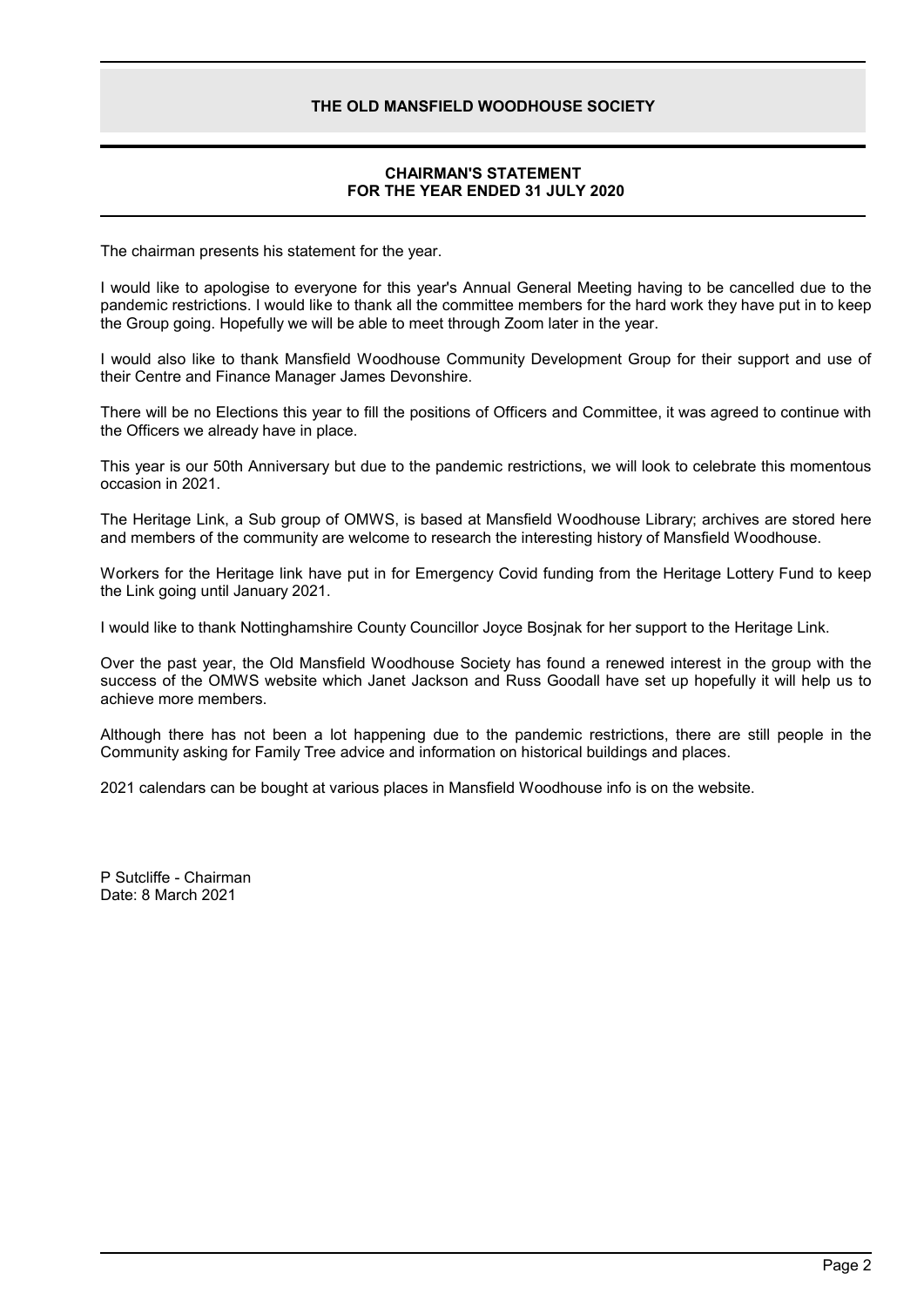# **TRUSTEES' REPORT FOR THE YEAR ENDED 31 JULY 2020**

The trustees present their annual report together with the financial statements of the charity for the year from 1 August 2019 to 31 July 2020.

### **Objectives and activities**

#### **a. Policies and objectives**

To promote high standards of planning and architecture in or affecting the area of benefit.

To educate the public in the geography, history, natural history and architecture of the area of benefit.

To secure the preservation, protection, development and improvement of features of historic or public interest in the area of benefit.

In setting objectives and planning for activities, the trustees have given due consideration to general guidance published by the Charity Commission relating to public benefit, including the guidance 'Public benefit: running a charity (PB2)'.

# **b. Strategies for achieving objectives**

The Old Mansfield Woodhouse Society is concerned with the heritage of Mansfield Woodhouse and aims to promote studies and activities on all aspects of the place, from the past, to the present and into the future

# **c. Activities undertaken to achieve objectives**

The Old Mansfield Woodhouse Society was formed in October 1970 to promote the heritage and local history of Mansfield Woodhouse. We receive, conserve, index and display archive of ephemera, artefacts and photographs. In November 2013, we opened our Heritage Link at Mansfield Woodhouse library and our website is now live.

#### **d. Main activities undertaken to further the charity's purposes for the public benefit**

We have training days twice a year to update on Charity Commission Policies and the Old Mansfield Woodhouse Policies and Procedures.

The Society Committee watch over the running of the Organisations finances and see that Policies and Procedures are adhered too.

Volunteers also look after the Archives of the Heritage Link which is a Sub Group of OMWS based at Mansfield Woodhouse Library.

# **Achievements and performance**

# **a. Main achievements of the charity**

The group meetings usually take place at 7.00pm in Turner Memorial Hall lounge on the last Monday of each month when we have a guest speaker on a range of subjects.

See the narrative in the chairman's' report for the main achievements in 2019/2020.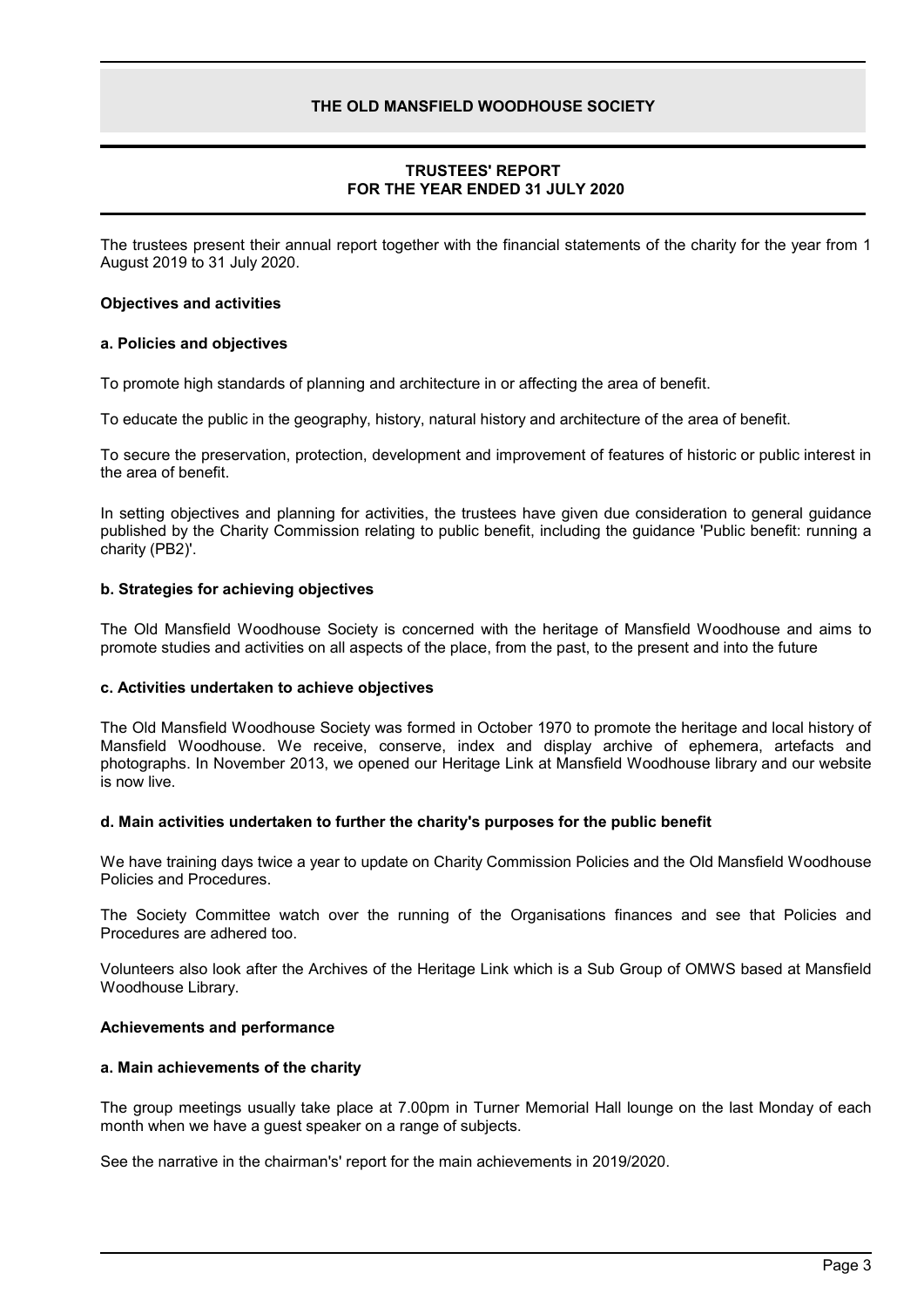# **TRUSTEES' REPORT (CONTINUED) FOR THE YEAR ENDED 31 JULY 2020**

#### **Financial review**

#### **a. Going concern**

After making appropriate enquiries, the trustees have a reasonable expectation that the charity has adequate resources to continue in operational existence for the foreseeable future. For this reason, they continue to adopt the going concern basis in preparing the financial statements. Further details regarding the adoption of the going concern basis can be found in the accounting policies.

### **b. Reserves policy**

The trustees confirm that on a fund by fund basis, the assets are available to fulfil the obligations of the charity. The income funds relate to accumulated income which the trustees expect to expend in the foreseeable future in respect of the charity's activities.

During the year ended 31 July 2020, total income was £27,153 (2019 - £33,073) and total expenditure was £40,434 (2019 - £7,804).

Net movement in funds was net outgoing resources of £13,281 (2019 - net incoming resources of £25,069).

Total unrestricted funds were £20,432 (2019 - £17,729) and total restricted funds were £9,099 (2019 - £25,083).

#### **Structure, governance and management**

#### **a. Constitution**

The Old Mansfield Woodhouse Society is a registered charity, number 1083230, and is constituted under a trust deed.

#### **b. Methods of appointment or election of trustees**

The management of the charity is the responsibility of the trustees who are elected and co-opted under the terms of the trust deed.

#### **c. Policies adopted for the induction and training of trustees**

New trustees are provided with a copy of the Charity Commission scheme and are provided further advice as required.

#### **d. Financial risk management**

The trustees have assessed the major risks to which the charity is exposed, in particular those related to the operations and finances of the charity, and are satisfied that systems and procedures are in place to mitigate exposure to the major risks.

Approved by order of the members of the board of trustees on 8 March 2021 and signed on their behalf by: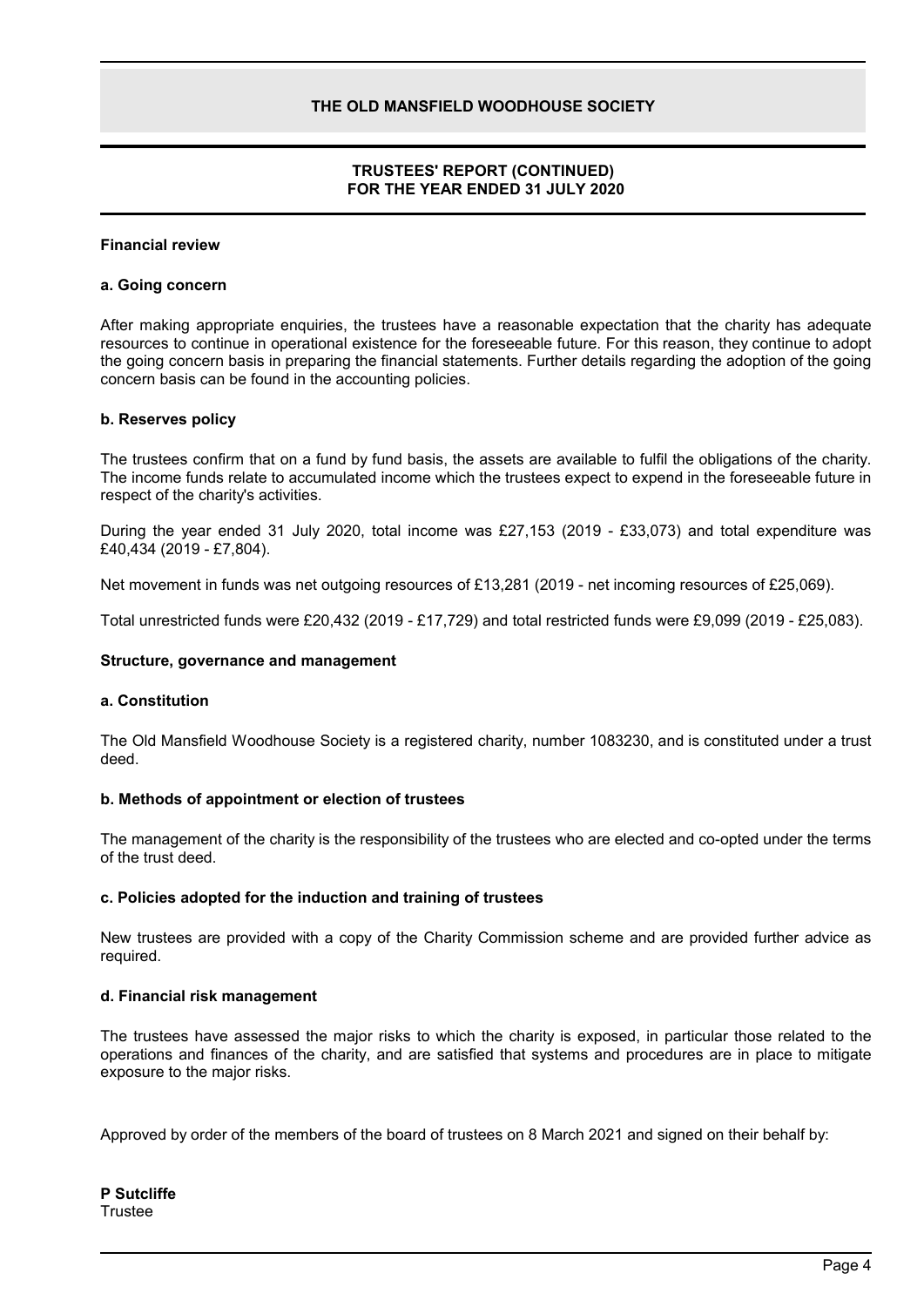# **INDEPENDENT EXAMINER'S REPORT FOR THE YEAR ENDED 31 JULY 2020**

#### **Independent examiner's report to the trustees of The Old Mansfield Woodhouse Society ('the charity')**

I report to the charity trustees on my examination of the accounts of the charity for the year ended 31 July 2020.

#### **Responsibilities and basis of report**

As the trustees of the charity you are responsible for the preparation of the accounts in accordance with the requirements of the Charities Act 2011 ('the 2011 Act').

I report in respect of my examination of the charity's accounts carried out under section 145 of the 2011 Act and in carrying out my examination I have followed the applicable Directions given by the Charity Commission under section 145(5)(b) of the 2011 Act.

#### **Independent examiner's statement**

Your attention is drawn to the fact that the charity has prepared the accounts in accordance with Accounting and Reporting by Charities: Statement of Recommended Practice applicable to charities preparing their accounts in accordance with the Financial Reporting Standard applicable in the UK and Republic of Ireland (FRS 102) in preference to the Accounting and Reporting by Charities: Statement of Recommended Practice issued on 1 April 2005 which is referred to in the extant regulations but has been withdrawn.

I understand that this has been done in order for the accounts to provide a true and fair view in accordance with the Generally Accepted Accounting Practice effective for reporting periods beginning on or after 1 January 2015.

I have completed my examination. I confirm that no matters have come to my attention in connection with the examination giving me cause to believe that in any material respect:

- 1. accounting records were not kept in respect of the charity as required by section 130 of the 2011 Act; or
- 2. the accounts do not accord with those records; or
- 3. the accounts do not comply with the applicable requirements concerning the form and content of accounts set out in the Charities (Accounts and Reports) Regulations 2008 other than any requirement that the accounts give a 'true and fair' view which is not a matter considered as part of an independent examination.

I have no concerns and have come across no other matters in connection with the examination to which attention should be drawn in this report in order to enable a proper understanding of the accounts to be reached.

This report is made solely to the charity's trustees, as a body, in accordance with Part 4 of the Charities (Accounts and Reports) Regulations 2008. My work has been undertaken so that I might state to the charity's trustees those matters I am required to state to them in an independent examiner's report and for no other purpose. To the fullest extent permitted by law, I do not accept or assume responsibility to anyone other than the charity and the charity's trustees as a body, for my work or for this report.

Signed: Jonathan Wilson **Dated: 9 March 2021** 

Jonathan Wilson Chartered Accountant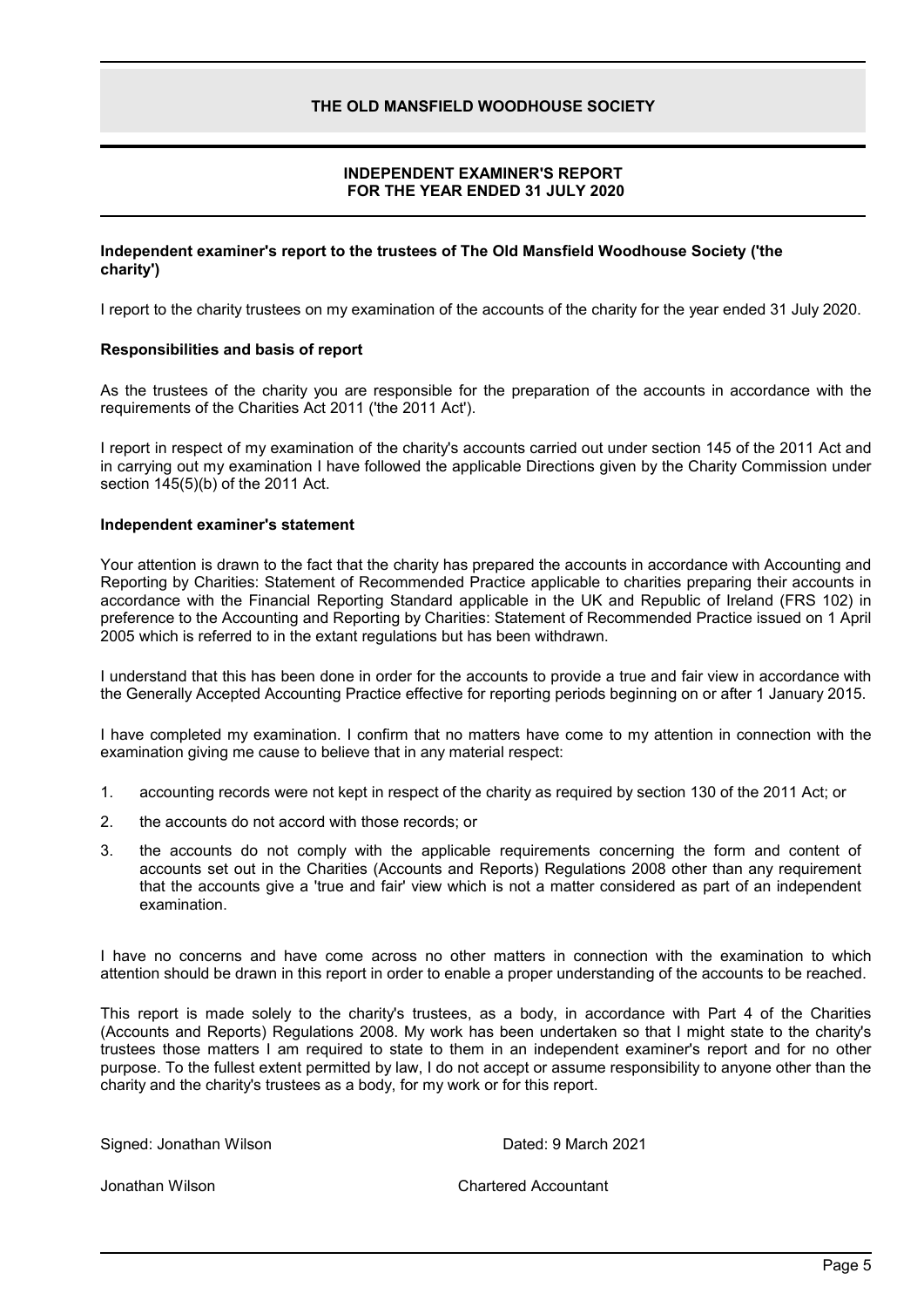|                                    | <b>Note</b> | <b>Unrestricted</b><br>funds<br>2020<br>£ | <b>Restricted</b><br>funds<br>2020<br>£ | <b>Total</b><br>funds<br>2020<br>£ | Total<br>funds<br>2019<br>£ |
|------------------------------------|-------------|-------------------------------------------|-----------------------------------------|------------------------------------|-----------------------------|
| Income from:                       |             |                                           |                                         |                                    |                             |
| Donations and legacies             | 3           | 140                                       |                                         | 140                                | 15                          |
| Charitable activities              | 4           | 5,232                                     | 21,720                                  | 26,952                             | 32,957                      |
| Investments                        | 5           | 61                                        |                                         | 61                                 | 101                         |
| <b>Total income</b>                |             | 5,433                                     | 21,720                                  | 27,153                             | 33,073                      |
| <b>Expenditure on:</b>             |             |                                           |                                         |                                    |                             |
| Charitable activities              | 6           | 2,730                                     | 37,704                                  | 40,434                             | 7,804                       |
| <b>Total expenditure</b>           |             | 2,730                                     | 37,704                                  | 40,434                             | 7,804                       |
| Net movement in funds              |             | 2,703                                     | (15,984)                                | (13, 281)                          | 25,269                      |
| <b>Reconciliation of funds:</b>    |             |                                           |                                         |                                    |                             |
| Total funds brought forward        |             | 17,729                                    | 25,083                                  | 42,812                             | 17,543                      |
| Net movement in funds              |             | 2,703                                     | (15, 984)                               | (13, 281)                          | 25,269                      |
| <b>Total funds carried forward</b> |             | 20,432                                    | 9,099                                   | 29,531                             | 42,812                      |

# **STATEMENT OF FINANCIAL ACTIVITIES FOR THE YEAR ENDED 31 JULY 2020**

The Statement of financial activities includes all gains and losses recognised in the year.

The notes on pages 8 to 16 form part of these financial statements.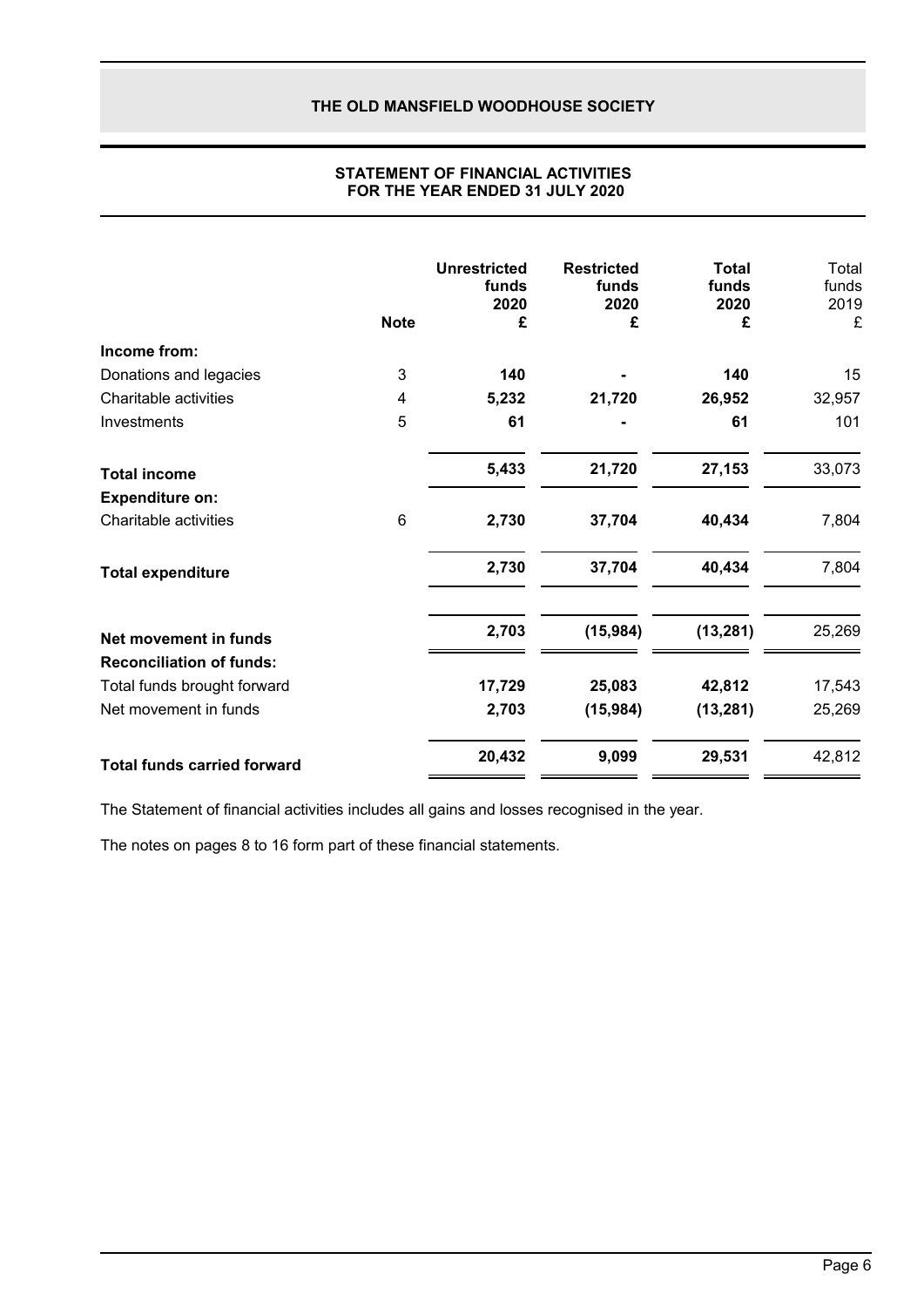# **BALANCE SHEET AS AT 31 JULY 2020**

|                                                   | <b>Note</b> |          | 2020<br>£ |          | 2019<br>£ |
|---------------------------------------------------|-------------|----------|-----------|----------|-----------|
| Tangible assets                                   | 9           |          | 1,660     |          |           |
| <b>Current assets</b>                             |             |          |           |          |           |
| Debtors                                           | 10          | 61       |           | 133      |           |
| Cash at bank and in hand                          |             | 35,256   |           | 43,822   |           |
|                                                   |             | 35,317   |           | 43,955   |           |
| Creditors: amounts falling due within one<br>year | 11          | (7, 446) |           | (1, 143) |           |
| <b>Net current assets</b>                         |             |          | 27,871    |          | 42,812    |
| <b>Total net assets</b>                           |             |          | 29,531    |          | 42,812    |
| <b>Charity funds</b>                              |             |          |           |          |           |
| <b>Restricted funds</b>                           | 12          |          | 9,099     |          | 25,083    |
| Unrestricted funds                                | 12          |          | 20,432    |          | 17,729    |
| <b>Total funds</b>                                |             |          | 29,531    |          | 42,812    |

The financial statements were approved and authorised for issue by the trustees on 08 March 2021 and signed on their behalf by:

# **P Sutcliffe**

Trustee

The notes on pages 8 to 16 form part of these financial statements.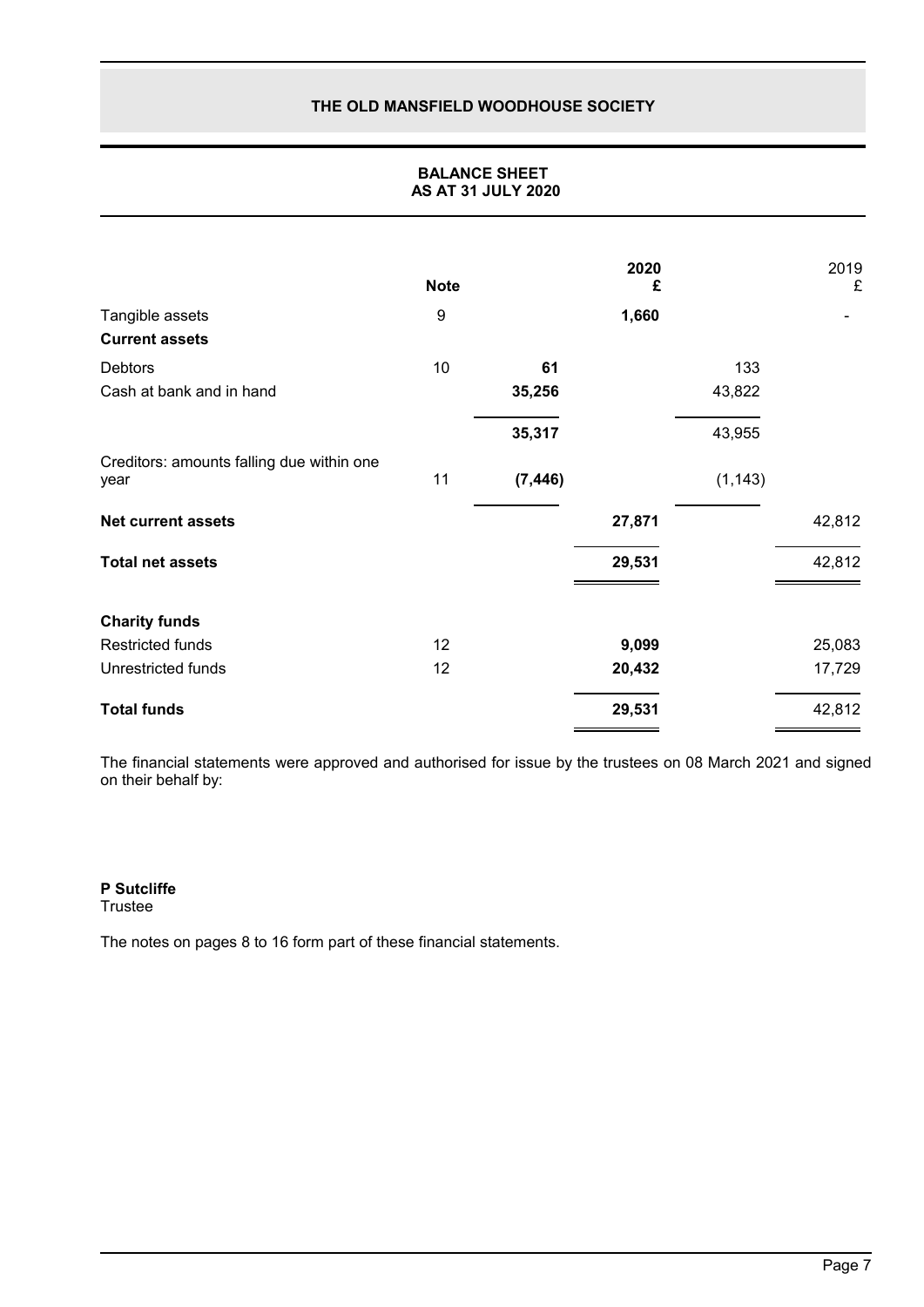### **NOTES TO THE FINANCIAL STATEMENTS FOR THE YEAR ENDED 31 JULY 2020**

#### **1. Accounting policies**

#### **1.1 Basis of preparation of financial statements**

The financial statements have been prepared in accordance with the Charities SORP (FRS 102) - Accounting and Reporting by Charities: Statement of Recommended Practice applicable to charities preparing their accounts in accordance with the Financial Reporting Standard applicable in the UK and Republic of Ireland (FRS 102) (effective 1 January 2015), the Financial Reporting Standard applicable in the UK and Republic of Ireland (FRS 102) and the Charities Act 2011.

The financial statements have been prepared to give a 'true and fair' view and have departed from the Charities (Accounts and Reports) Regulations 2008 only to the extent required to provide a 'true and fair' view. This departure has involved following the Charities SORP (FRS 102) published on 16 July 2014 rather than the Accounting and Reporting by Charities: Statement of Recommended Practice effective from 1 April 2005 which has since been withdrawn.

The Old Mansfield Woodhouse Society meets the definition of a public benefit entity under FRS 102. Assets and liabilities are initially recognised at historical cost or transaction value unless otherwise stated in the relevant accounting policy.

#### **1.2 Going concern**

At the date of signing there is a degree of uncertainty about the economic impact of COVID-19. The trustees continue to monitor the position closely, however they believe that the charity has sufficient reserves to continue at its current level of activity and therefore continue to adopt the going concern basis.

#### **1.3 Income**

All income is recognised once the charity has entitlement to the income, it is probable that the income will be received and the amount of income receivable can be measured reliably.

Grants are included in the statement of financial activities on a receivable basis. The balance of income received for specific purposes but not expended during the period is shown in the relevant funds on the balance sheet. Where income is received in advance of entitlement of receipt, its recognition is deferred and included in creditors as deferred income. Where entitlement occurs before income is received, the income is accrued.

Income tax recoverable in relation to investment income is recognised at the time the investment income is receivable.

#### **1.4 Expenditure**

Expenditure is recognised once there is a legal or constructive obligation to transfer economic benefit to a third party, it is probable that a transfer of economic benefits will be required in settlement and the amount of the obligation can be measured reliably. Expenditure is classified by activity. The costs of each activity are made up of the total of direct costs and shared costs, including support costs involved in undertaking each activity. Direct costs attributable to a single activity are allocated directly to that activity. Shared costs which contribute to more than one activity and support costs which are not attributable to a single activity are apportioned between those activities on a basis consistent with the use of resources. Central staff costs are allocated on the basis of time spent, and depreciation charges allocated on the portion of the asset's use.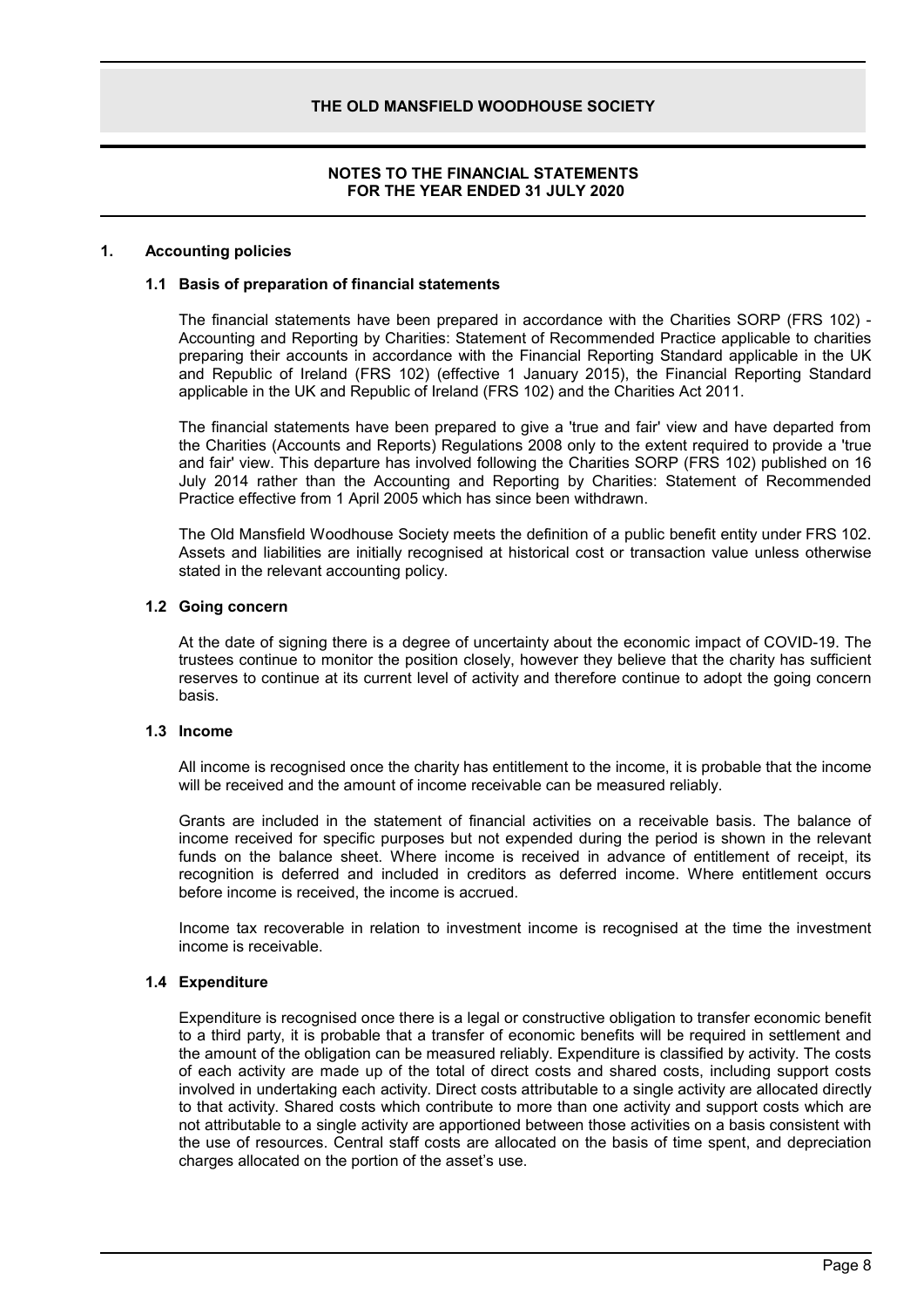# **NOTES TO THE FINANCIAL STATEMENTS FOR THE YEAR ENDED 31 JULY 2020**

### **1. Accounting policies (continued)**

#### **1.4 Expenditure (continued)**

Expenditure on charitable activities is incurred on directly undertaking the activities which further the charity's objectives, as well as any associated support costs.

All expenditure is inclusive of irrecoverable VAT.

#### **1.5 Interest receivable**

Interest on funds held on deposit is included when receivable and the amount can be measured reliably by the charity; this is normally upon notification of the interest paid or payable by the institution with whom the funds are deposited.

#### **1.6 Tangible fixed assets and depreciation**

Tangible fixed assets costing £100 or more are capitalised and recognised when future economic benefits are probable and the cost or value of the asset can be measured reliably.

Tangible fixed assets are initially recognised at cost. After recognition, under the cost model, tangible fixed assets are measured at cost less accumulated depreciation and any accumulated impairment losses. All costs incurred to bring a tangible fixed asset into its intended working condition should be included in the measurement of cost.

Depreciation is charged so as to allocate the cost of tangible fixed assets less their residual value over their estimated useful lives, using the straight-line method.

Depreciation is provided on the following basis:

Office equipment The COME of the COME of the basis of the equipment

#### **1.7 Debtors**

Trade and other debtors are recognised at the settlement amount after any trade discount offered. Prepayments are valued at the amount prepaid net of any trade discounts due.

### **1.8 Cash at bank and in hand**

Cash at bank and in hand includes cash and short-term highly liquid investments with a short maturity of three months or less from the date of acquisition or opening of the deposit or similar account.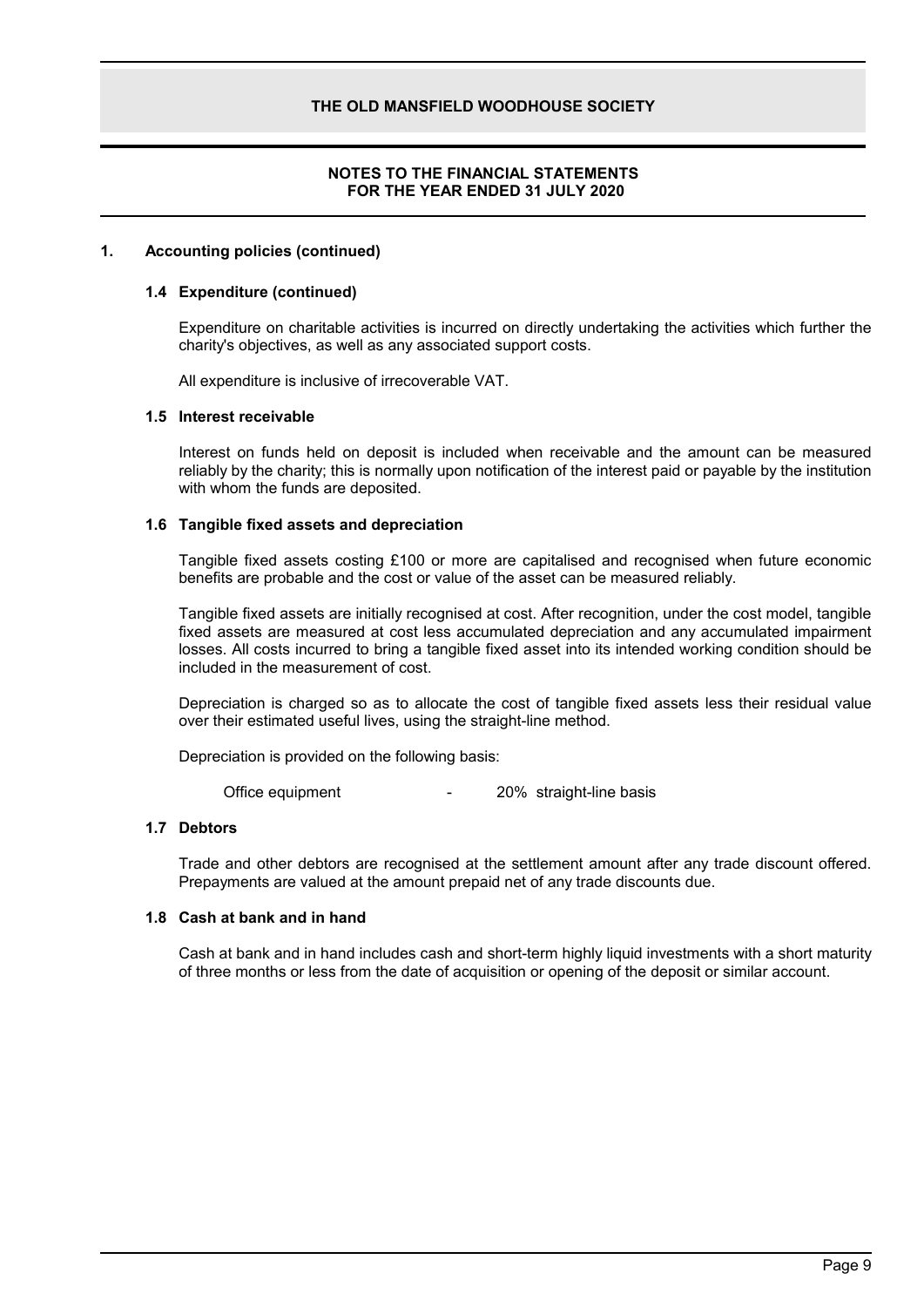# **NOTES TO THE FINANCIAL STATEMENTS FOR THE YEAR ENDED 31 JULY 2020**

#### **1. Accounting policies (continued)**

#### **1.9 Liabilities and provisions**

Liabilities are recognised when there is an obligation at the balance sheet date as a result of a past event, it is probable that a transfer of economic benefit will be required in settlement, and the amount of the settlement can be estimated reliably.

Liabilities are recognised at the amount that the charity anticipates it will pay to settle the debt or the amount it has received as advanced payments for the goods or services it must provide.

Provisions are measured at the best estimate of the amounts required to settle the obligation. Where the effect of the time value of money is material, the provision is based on the present value of those amounts, discounted at the pre-tax discount rate that reflects the risks specific to the liability. The unwinding of the discount is recognised in the statement of financial activities as a finance cost.

#### **1.10 Financial instruments**

The charity only has financial assets and financial liabilities of a kind that qualify as basic financial instruments. Basic financial instruments are initially recognised at transaction value and subsequently measured at their settlement value with the exception of bank loans which are subsequently measured at amortised cost using the effective interest method.

#### **1.11 Fund accounting**

General funds are unrestricted funds which are available for use at the discretion of the trustees in furtherance of the general objectives of the charity and which have not been designated for other purposes.

Restricted funds are funds which are to be used in accordance with specific restrictions imposed by donors or which have been raised by the charity for particular purposes. The costs of raising and administering such funds are charged against the specific fund. The aim and use of each restricted fund is set out in the notes to the financial statements.

Investment income, gains and losses are allocated to the appropriate fund.

# **2. General information**

The Old Mansfield Woodhouse Society is an unincorporated charity registered in England, registration number 1083230.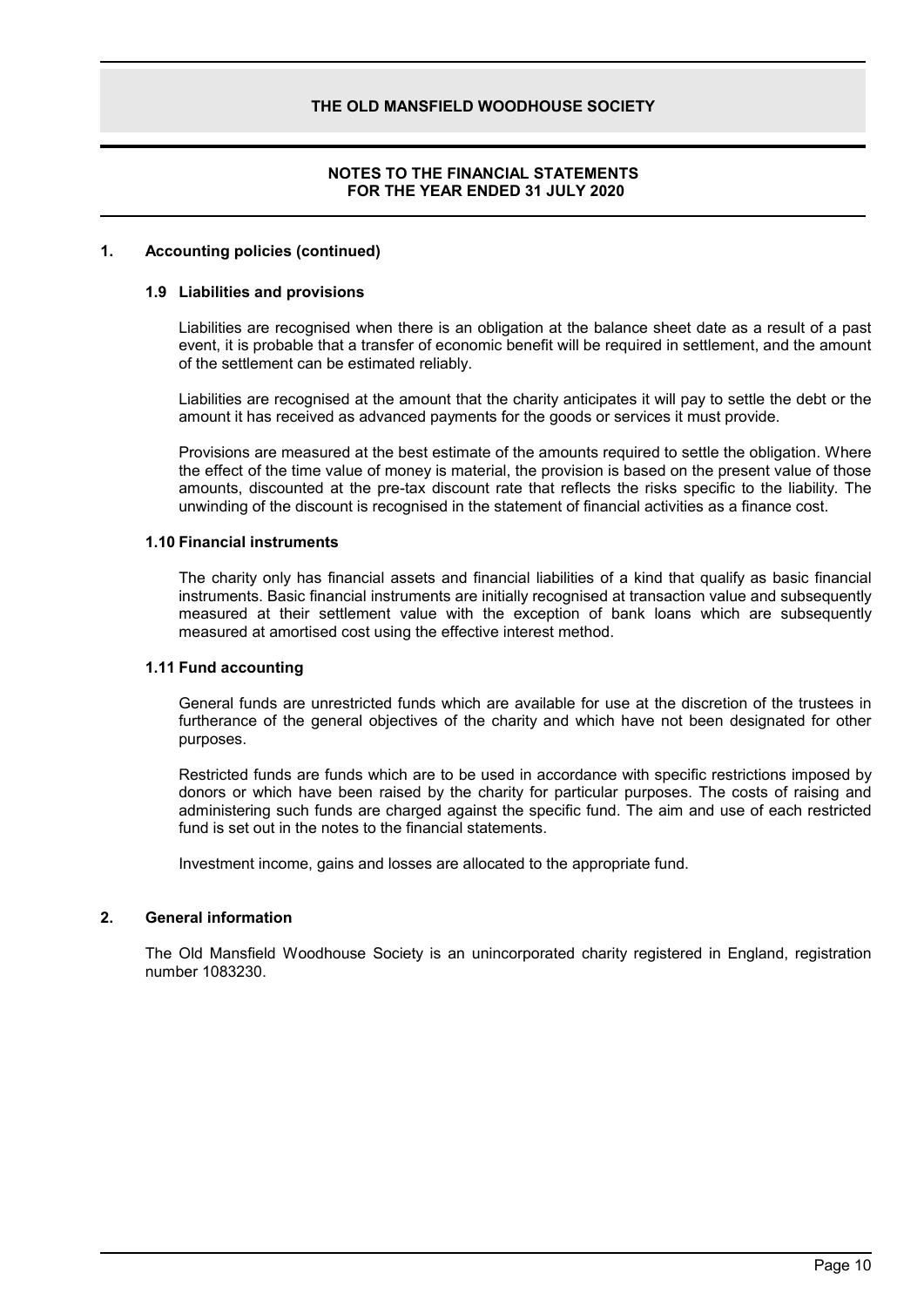# **NOTES TO THE FINANCIAL STATEMENTS FOR THE YEAR ENDED 31 JULY 2020**

# **3. Income from donations and legacies**

|                   | <b>Unrestricted</b><br>funds<br>2020<br>£ | <b>Total</b><br>funds<br>2020<br>£ | Total<br>funds<br>2019<br>£ |
|-------------------|-------------------------------------------|------------------------------------|-----------------------------|
| Donations         | 140                                       | 140                                | 15                          |
| <b>Total 2019</b> | 15                                        | 15                                 |                             |

# **4. Income from charitable activities**

|                                | <b>Unrestricted</b><br>funds<br>2020<br>£ | <b>Restricted</b><br>funds<br>2020<br>£ | <b>Total</b><br>funds<br>2020<br>£ | Total<br>funds<br>2019<br>£ |
|--------------------------------|-------------------------------------------|-----------------------------------------|------------------------------------|-----------------------------|
| Heritage Lottery               |                                           | 21,720                                  | 21,720                             | 27,150                      |
| Nottinghamshire County Council | 138                                       |                                         | 138                                | 1,400                       |
| Subscriptions                  | 530                                       |                                         | 530                                | 568                         |
| Raffles and refreshments       | 301                                       |                                         | 301                                | 309                         |
| Calendar sales                 | 2,195                                     |                                         | 2,195                              | 2,891                       |
| Events and activities          | 555                                       |                                         | 555                                | 551                         |
| General sales                  | 1,513                                     |                                         | 1,513                              | 88                          |
|                                | 5,232                                     | 21,720                                  | 26,952                             | 32,957                      |
| Total 2019                     | 4,807                                     | 28,150                                  | 32,957                             |                             |

# **5. Investment income**

|                      | <b>Unrestricted</b><br>funds<br>2020<br>£ | <b>Total</b><br>funds<br>2020<br>£ | Total<br>funds<br>2019<br>£ |
|----------------------|-------------------------------------------|------------------------------------|-----------------------------|
| <b>Bank interest</b> | 61                                        | 61                                 | 101                         |
| <b>Total 2019</b>    | 101                                       | 101                                |                             |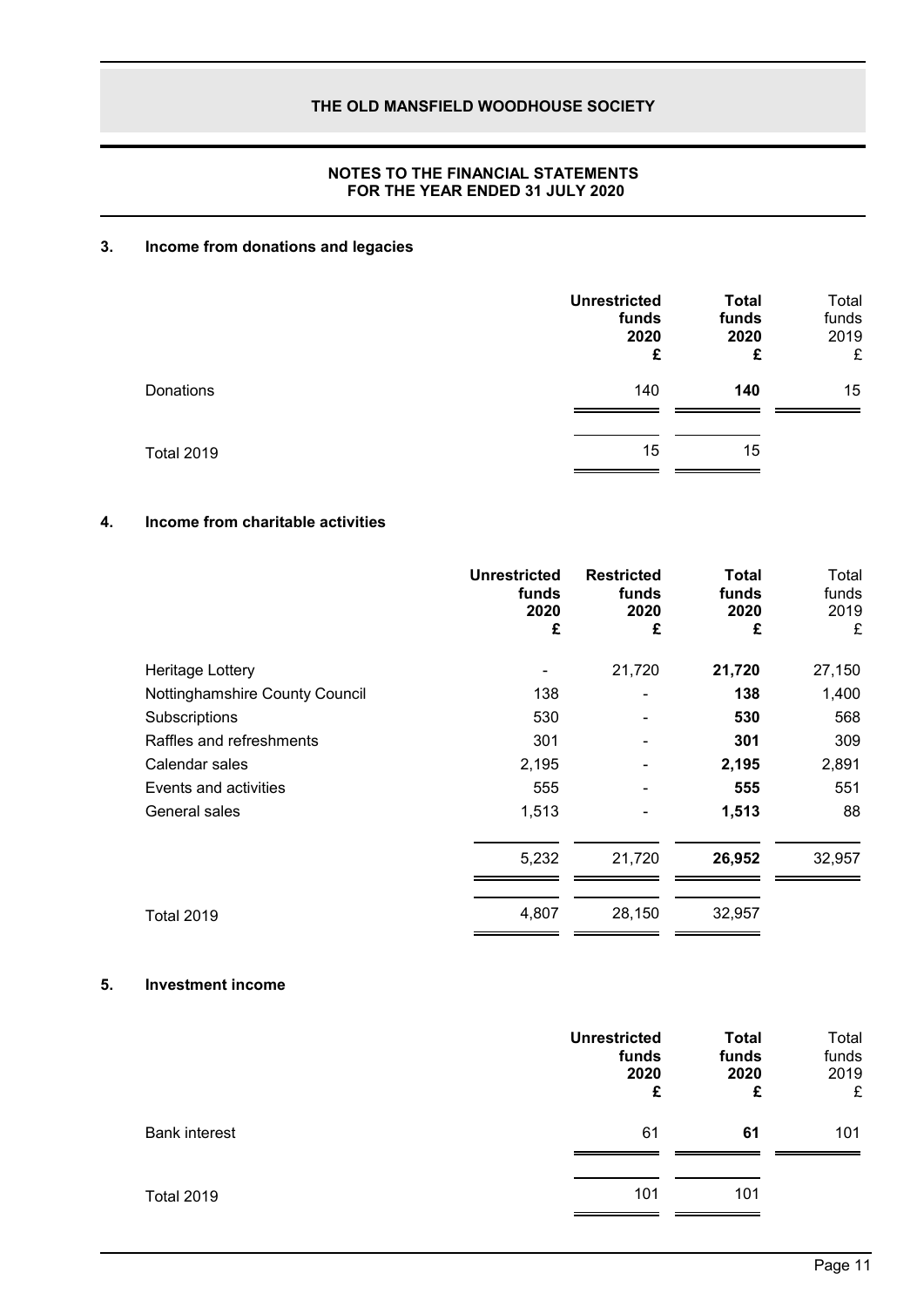# **NOTES TO THE FINANCIAL STATEMENTS FOR THE YEAR ENDED 31 JULY 2020**

# **6. Analysis of expenditure on charitable activities**

# **Summary of account headings**

|                                            | <b>Unrestricted</b><br>funds<br>2020<br>£ | <b>Restricted</b><br>funds<br>2020<br>£ | <b>Total</b><br>funds<br>2020<br>£ | Total<br>funds<br>2019<br>£ |
|--------------------------------------------|-------------------------------------------|-----------------------------------------|------------------------------------|-----------------------------|
| Consultancy fees                           |                                           | 32,242                                  | 32,242                             | 2,400                       |
| Promotion and marketing                    | 4                                         | 1,923                                   | 1,927                              | 604                         |
| Stationery                                 | 181                                       | 87                                      | 268                                | 379                         |
| Raffles and refreshments                   | 18                                        | ۰                                       | 18                                 | 34                          |
| Calendars                                  | 954                                       |                                         | 954                                | 930                         |
| Events and activities                      | 321                                       | 788                                     | 1,109                              | 477                         |
| Hire of hall                               | 188                                       |                                         | 188                                | 489                         |
| Insurance                                  | 133                                       |                                         | 133                                | 222                         |
| Professional fees                          | 900                                       | 450                                     | 1,350                              | 1,678                       |
| Donations, sundry expenses and merchandise | 31                                        | 575                                     | 606                                | 441                         |
| Preservation equipment                     |                                           | 1,224                                   | 1,224                              | 150                         |
| Depreciation                               |                                           | 415                                     | 415                                |                             |
|                                            | 2,730                                     | 37,704                                  | 40,434                             | 7,804                       |
| <b>Total 2019</b>                          | 4,737                                     | 3,067                                   | 7,804                              |                             |

# **7. Independent examiner's remuneration**

|                                                                                                                        | 2020 | 2019 |
|------------------------------------------------------------------------------------------------------------------------|------|------|
| Fees payable to the charity's independent examiner for the independent<br>examination of the charity's annual accounts | 900  | 900  |

# **8. Trustees' remuneration and expenses**

During the year, no trustees received any remuneration or other benefits (2019 - £NIL).

During the year ended 31 July 2020, no trustee expenses have been incurred (2019 - £NIL).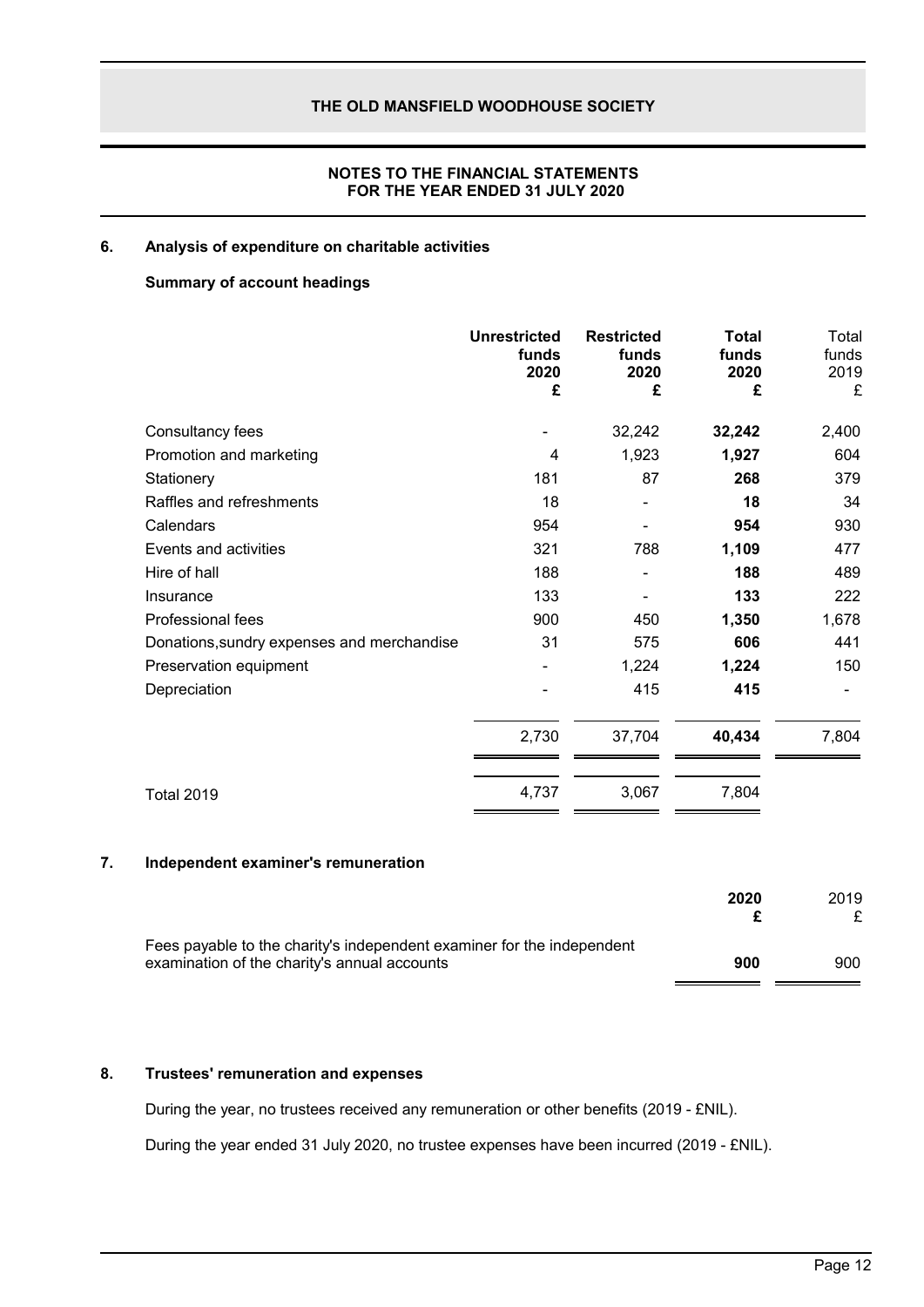# **NOTES TO THE FINANCIAL STATEMENTS FOR THE YEAR ENDED 31 JULY 2020**

# **9. Tangible fixed assets**

|     |                                                |           | <b>Office</b><br>equipment<br>£ |
|-----|------------------------------------------------|-----------|---------------------------------|
|     | <b>Cost or valuation</b>                       |           |                                 |
|     | At 1 August 2019                               |           | 3,307                           |
|     | Additions                                      |           | 2,075                           |
|     | At 31 July 2020                                |           | 5,382                           |
|     | <b>Depreciation</b>                            |           |                                 |
|     | At 1 August 2019                               |           | 3,307                           |
|     | Charge for the year                            |           | 415                             |
|     | At 31 July 2020                                |           | 3,722                           |
|     | Net book value                                 |           |                                 |
|     | At 31 July 2020                                |           | 1,660                           |
|     | At 31 July 2019                                |           |                                 |
| 10. | <b>Debtors</b>                                 |           |                                 |
|     |                                                | 2020<br>£ | 2019<br>£                       |
|     | Prepayments and accrued income                 | 61        | 133                             |
| 11. | Creditors: Amounts falling due within one year |           |                                 |
|     |                                                | 2020<br>£ | 2019<br>£                       |
|     | Accruals and deferred income                   | 7,446     | 1,143                           |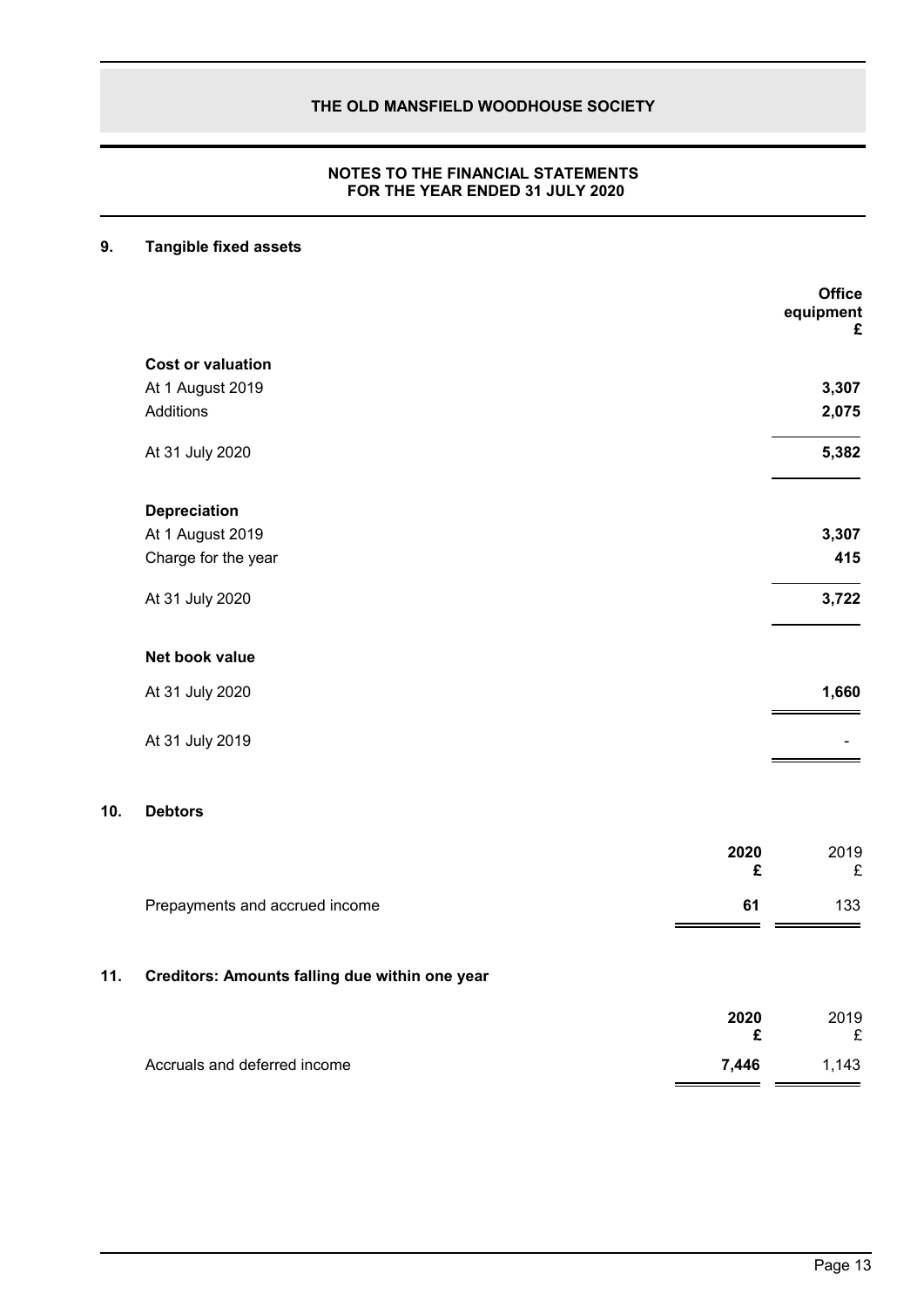# **NOTES TO THE FINANCIAL STATEMENTS FOR THE YEAR ENDED 31 JULY 2020**

# **12. Statement of funds**

**Statement of funds - current year**

|                                 | <b>Balance at 1</b><br>August 2019<br>£    | £           | Income Expenditure 31 July 2020<br>£ | <b>Balance</b> at<br>£          |
|---------------------------------|--------------------------------------------|-------------|--------------------------------------|---------------------------------|
| <b>Unrestricted funds</b>       |                                            |             |                                      |                                 |
| Heritage Link general funds     | 2,662                                      | 2,056       | (538)                                | 4,180                           |
| General funds                   | 15,067                                     | 3,377       | (2, 192)                             | 16,252                          |
|                                 | 17,729                                     | 5,433       | (2,730)                              | 20,432                          |
| <b>Restricted funds</b>         |                                            |             |                                      |                                 |
| Heritage Link restricted funds  | 25,083                                     | 21,720      | (37, 704)                            | 9,099                           |
| <b>Total of funds</b>           | 42,812                                     | 27,153      | (40, 434)                            | 29,531                          |
| Statement of funds - prior year |                                            |             |                                      |                                 |
|                                 | <b>Balance</b> at<br>1 August<br>2018<br>£ | Income<br>£ | Expenditure<br>£                     | Balance at<br>31 July 2019<br>£ |
| <b>Unrestricted funds</b>       |                                            |             |                                      |                                 |
| Heritage Link general funds     | 3,789                                      | 347         | (1, 474)                             | 2,662                           |
| General funds                   | 13,754                                     | 4,576       | (3,263)                              | 15,067                          |
|                                 | 17,543                                     | 4,923       | (4,737)                              | 17,729                          |
| <b>Restricted funds</b>         |                                            |             |                                      |                                 |
| Heritage Link restricted funds  |                                            | 28,150      | (3,067)                              | 25,083                          |
| <b>Total of funds</b>           | 17,543                                     | 33,073      | (7, 804)                             | 42,812                          |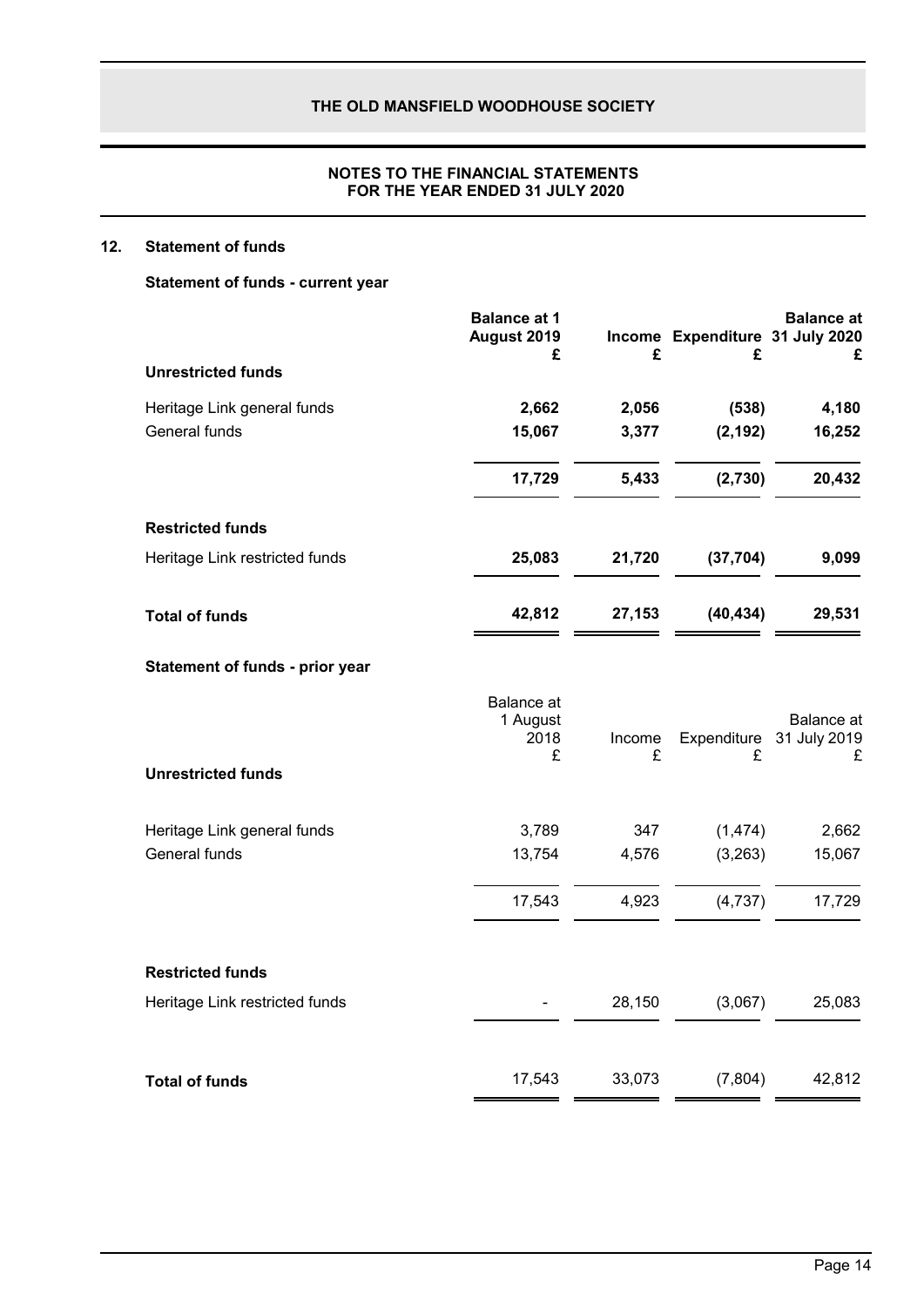# **NOTES TO THE FINANCIAL STATEMENTS FOR THE YEAR ENDED 31 JULY 2020**

# **12. Statement of funds (continued)**

Purpose of unrestricted funds:

The unrestricted fund is available for the purpose of furthering the charity's objectives.

Purpose of restricted funds:

The restricted funds are available for furthering their individual objectives in accordance with each fund's restrictions.

# **13. Analysis of net assets between funds**

### **Analysis of net assets between funds - current period**

|                               | <b>Unrestricted</b><br>funds<br>2020<br>£ | <b>Restricted</b><br>funds<br>2020<br>£ | Total<br>funds<br>2020<br>£ |
|-------------------------------|-------------------------------------------|-----------------------------------------|-----------------------------|
| Tangible fixed assets         | ۰                                         | 1,660                                   | 1,660                       |
| Current assets                | 21,332                                    | 13,985                                  | 35,317                      |
| Creditors due within one year | (900)                                     | (6, 546)                                | (7, 446)                    |
| <b>Total</b>                  | 20,432                                    | 9,099                                   | 29,531                      |

# **Analysis of net assets between funds - prior period**

|                               | Unrestricted<br>funds<br>2019<br>£ | Restricted<br>funds<br>2019<br>£ | Total<br>funds<br>2019<br>£ |
|-------------------------------|------------------------------------|----------------------------------|-----------------------------|
| <b>Current assets</b>         | 18,657                             | 25,298                           | 43,955                      |
| Creditors due within one year | (928)                              | (215)                            | (1, 143)                    |
| <b>Total</b>                  | 17,729                             | 25,083                           | 42,812                      |

#### **14. Related party transactions**

There are no related party transactions to disclose.